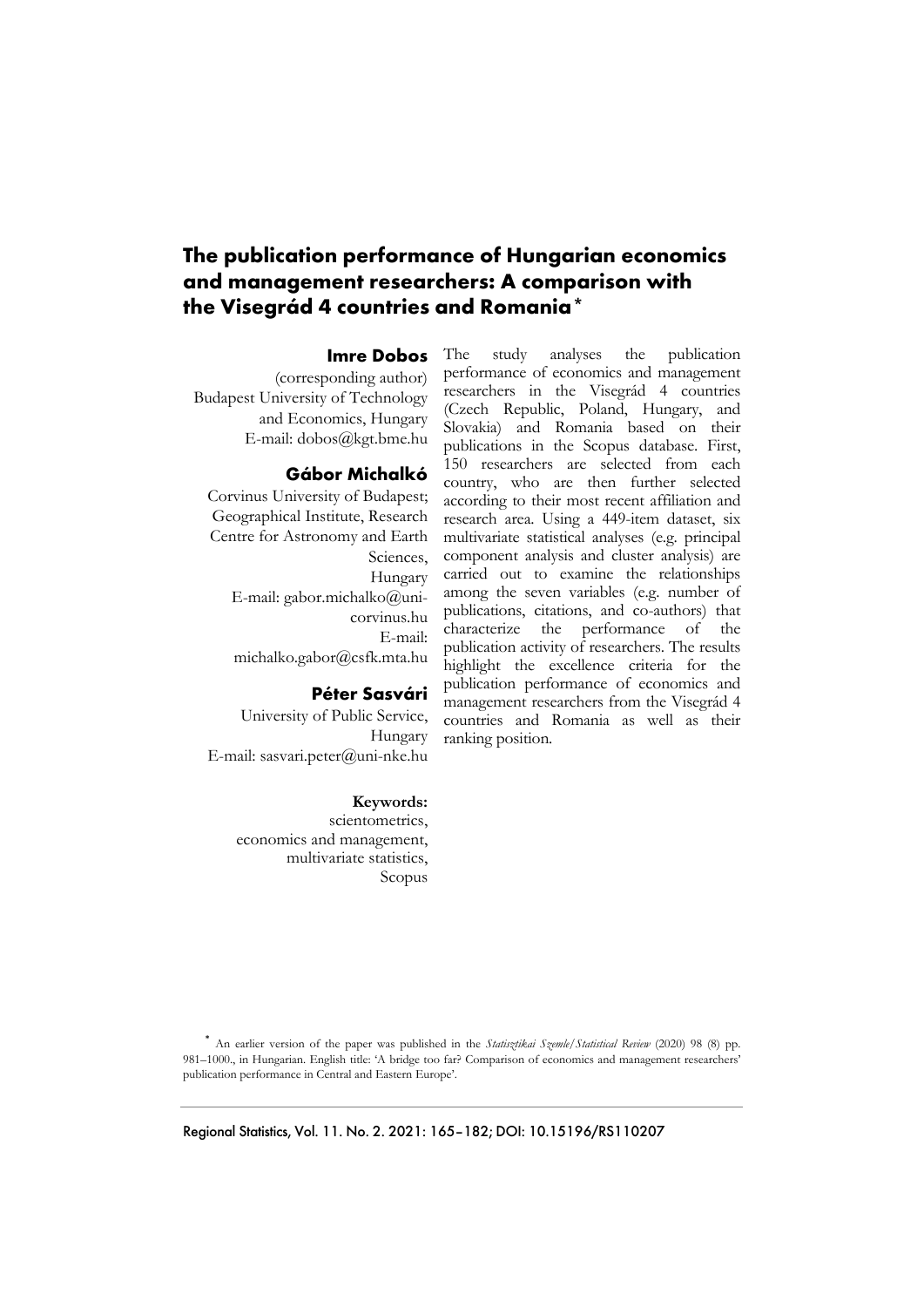#### **Introduction**

The European academic community commemorated the 20th anniversary of the launch of the Bologna Process with a number of consultations and evaluative analyses in 2019.1 Although opinions on the results of the initiative to create the European Higher Education Area have been divided (Hrubos 2019, Zahavi– Friedman 2019), the direction is clear: university-related training and research activities need to be made efficient, interoperable, and competitive. In order to strengthen this aim, following the Gothenburg Social Summit in May 2018, the European Commission published a Communication entitled 'Building a stronger Europe: the role of youth, education and culture policies' outlining the need to set up so-called European universities issuing European degrees.2 Just as Europe's past and present, its future is undoubtedly intertwined with the success of knowledge creation and development, in which transnational networks play a crucial role. Following the principle of subsidiarity in the European Union, higher education is a competence of member states; hence, an indispensable component of the recipe for success is the proportion of each country's gross domestic product (GDP) spent on research & development (R&D) activities (Egri–Tánczos 2018). Although the longitudinal analysis by Vinkler (2008: 253) does not show a close correlation between annual GDP and knowledge production embodied in publications, the author found that 'rich countries are in the position to spend more and poor countries can afford to spend less money on science'. This is supported by the complex investigation of Dima et al. (2018) that found that R&D expenditure can raise the competitiveness of EU member states significantly.

In 2018, 2.03 percent of the average GDP of the EU28 was spent on R&D, with the highest proportion in Sweden with 3.31 percent and the lowest in Romania with 0.51 percent.<sup>3</sup> In this context, the link between member state subsidies and academic success is strengthened by the fact that, according to the World University Rankings 2020 based on the 2018/2019 database of the Times Higher Education (THE)4 magazine, several universities in Sweden can be found among the top 200 universities and 11 of them in the top 500, while only two universities in Romania are on the list of the first 1000 institutions, located only in the 801–1000 segment. Considering that science is a long-term return on investment, neither per capita GDP nor R&D value growth directly induces a more favourable position on university lists. However, the development of a country strongly influences the scientometrics elements of progress (Vinkler 1992, 2018). Although the adequacy of the methodology of university rankings divides the scientific community (Millot

<sup>1</sup> https://ec.europa.eu/education/policies/higher-education/bologna-process-and-european-higher-educationarea\_hu.

<sup>2</sup> https://ec.europa.eu/education/education-in-the-eu/european-education-area/european-universitiesinitiative\_hu.

<sup>3</sup> https://stats.oecd.org/Index.aspx?DataSetCode=MSTI\_PUB.

<sup>4</sup> https://www.timeshighereducation.com/world-university-rankings/2020/world-ranking#!/.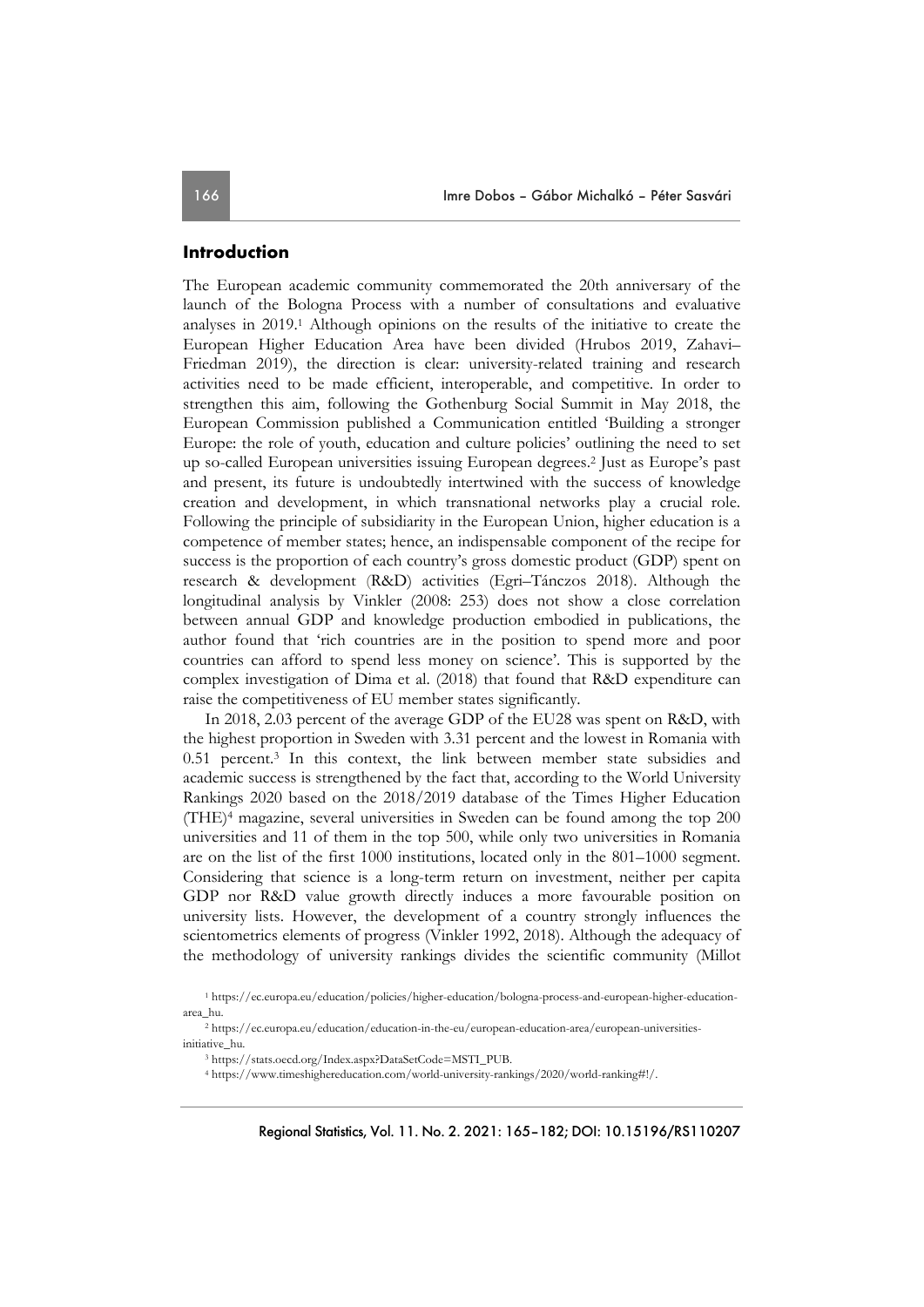2015, Olcay–Bulu 2017), there is no chance of remaining competitive without scientific research results being published in recognized journals. Moreover, as is the case in sports, it is also advisable to compare higher education institutions in different 'leagues'; if the aim is to advance scientific knowledge, it is worth analysing the performance of countries with similar capabilities and development trajectories.

The performance of the Hungarian academic sphere – primarily up until the regime change in 1989 and 1990 – should be compared with the Visegrád 4 countries (the Czech Republic, Poland, Hungary, and Slovakia) and Romania, which were influenced by former Soviet Union and joined the European Union in 2004 and 2007, respectively (Mező 2001, Lampertné 2010, Kocziszky et al. 2018). Thus, the territorial scope of the present study covers the Czech Republic, Poland, Hungary, Slovakia, and Romania. The share of GDP expenditure on R&D in the countries surveyed never reached the EU28 average in 2018 (Müller-Frączek 2019) (the Czech Republic had the highest rate of 1.93 percent), and their universities are not ranked in the top 400 institutions in the the World University Rankings (according to the list published in 2020, Charles University in Prague and Semmelweis University in Budapest are ranked in the 401–500 range).

The time dimension of this study covers the publications appearing in the Scopus database published between 2009 and 2018. Using data mining and mathematical statistics, we examine the key factors of a successful publishing strategy for the economics research community in the Visegrád 4 countries and Romania, on the basis of which criteria for researchers can be grouped. For the Visegrád 4 and Romanian institutions to become successful participants in the global higher education sector, they need to cross a metaphorical bridge well protected by their competitors, and our study might help in answering the question of how far that bridge is. In particular, we aim to answer two essential questions:

- What does the economics research community of the Visegrád 4 countries and Romania consider to be key factors in a successful publishing strategy?
- What criteria can be used to group researchers in terms of their publication performance?

The remainder of the paper is divided into the following sections. Higher education in Hungary and abroad outlines the ranking of the higher education institutions of the Visegrád 4 countries and Romania in international lists. The section dealing with data illustrates the difficulties of compiling the dataset and discusses who can be considered to be an economics researcher. Statistical variables are also presented in this section. The next section contains the statistical analyses, which map the relationships between the variables using correlation analysis and principal component analysis, examine multicollinearity, estimate collinear variables using linear regression, and map causal relationships using partial correlation. The following section attempts to group researchers using cluster analysis. In the section after that, by ranking the researchers of each country using the TOPSIS method, we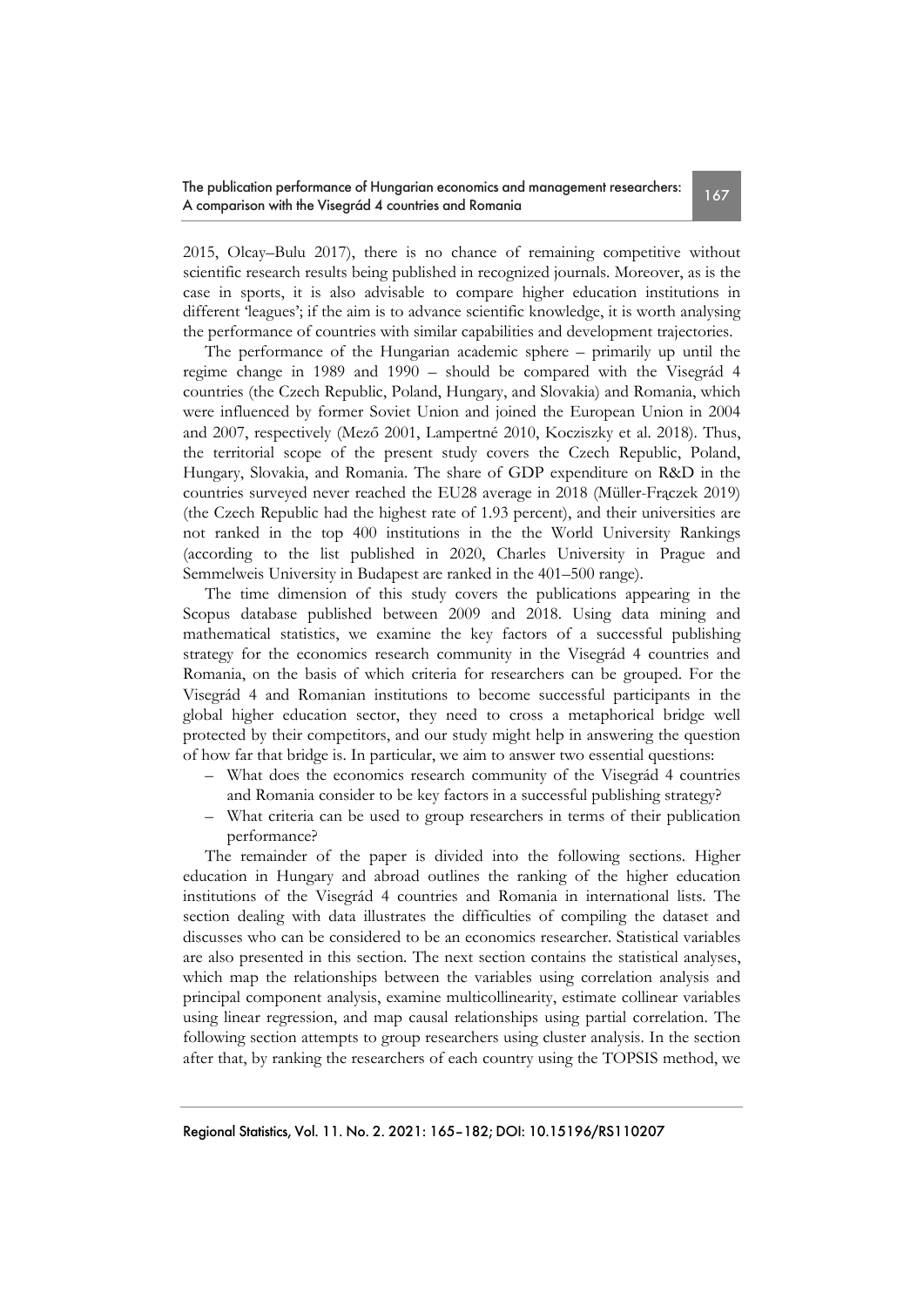examine how effectively they are at publishing relative to each other. The relationship between the countries is also illustrated using cumulative rankings. Finally, the last section summarizes the findings of the study.

## **Higher education in Hungary and abroad: The fields of economics and management**

Measuring academic excellence may be an even more complex process than generating excellence itself. Exploring the contexts and mechanisms of action is partly the task of science management and partly that of scientometrics, and stakeholders are increasingly expecting to be ranked favourably on lists of excellence. The World University Rankings list is one of the more prestigious lists that assess the academic performance of higher education institutions. Although its methodology is debated along with other rankings with similar themes, it has become embedded in public thinking. In 2020, the list of 1397 universities and colleges in 92 countries globally included institutions from the Czech Republic (17), Poland (14), Hungary (8), Romania (9), and Slovakia (4), as shown in Table 1. Hungary is represented in the World University Rankings list by the following universities: Semmelweis University, Eötvös Loránd University, University of Debrecen, University of Pécs, University of Szeged, Budapest University of Technology and Economics, Corvinus University of Budapest, and Szent István University. This ranking offers an opportunity to evaluate not only individual institutions, but also their disciplines.

Table 1

| Ranking     | Czech Republic                        | Hungary                                      | Poland | Romania        | Slovakia |  |  |  |  |  |  |
|-------------|---------------------------------------|----------------------------------------------|--------|----------------|----------|--|--|--|--|--|--|
|             |                                       | Economics and econometrics (34 institutions) |        |                |          |  |  |  |  |  |  |
| $401 - 500$ |                                       |                                              |        |                |          |  |  |  |  |  |  |
| $601 - 800$ |                                       |                                              |        |                |          |  |  |  |  |  |  |
| 801-1000    | 2                                     |                                              |        |                |          |  |  |  |  |  |  |
| $1000+$     | 8                                     | 3                                            | 5      | 2              |          |  |  |  |  |  |  |
|             |                                       | Business and management (45 institutions)    |        |                |          |  |  |  |  |  |  |
| $601 - 800$ | 2                                     |                                              |        |                |          |  |  |  |  |  |  |
| 801-1000    | $\overline{2}$                        |                                              |        |                |          |  |  |  |  |  |  |
| $1000+$     | 11                                    | 3                                            |        | 5              |          |  |  |  |  |  |  |
|             |                                       | Accounting and finance (30 institutions)     |        |                |          |  |  |  |  |  |  |
| $601 - 800$ |                                       |                                              |        |                |          |  |  |  |  |  |  |
| 801-1000    | 2                                     |                                              |        |                |          |  |  |  |  |  |  |
| $1000+$     | 8                                     | 3                                            | 3      | $\mathfrak{D}$ |          |  |  |  |  |  |  |
|             | Source: THE World University Rankings |                                              |        |                |          |  |  |  |  |  |  |

## **Global ranking of universities in Visegrád 4 countries and Romania, by field, 2020**

(https://www.timeshighereducation.com/world-university-rankings/2020/world- ranking#!/).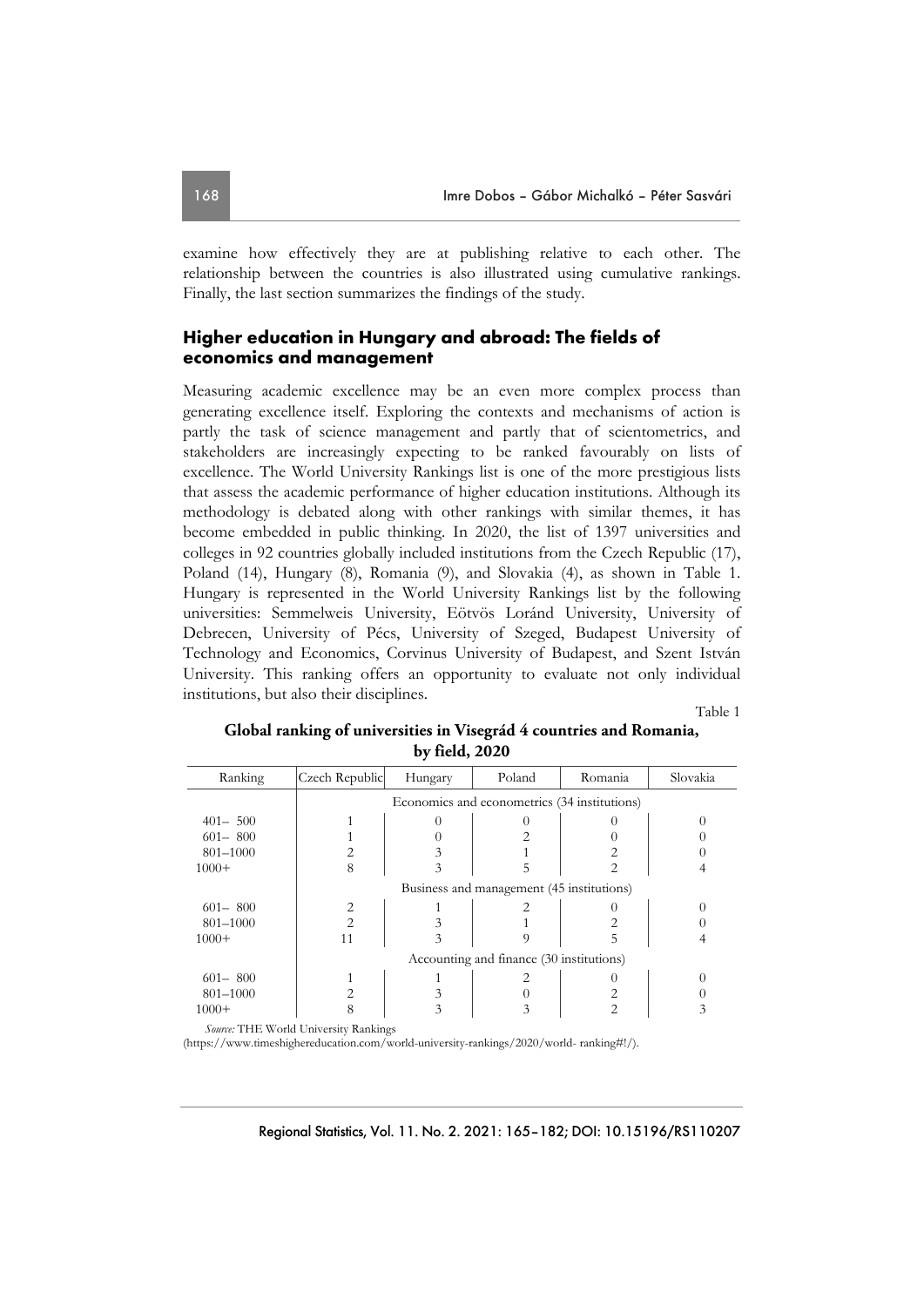The publication performance of Hungarian economics and management researchers: The publication performance or Hungarian economics and management researchers:<br>A comparison with the Visegrád 4 countries and Romania

Examining disciplines in economics in the Visegrád 4 countries and Romania, the Czech Republic's ranking superiority can be perceived. Indeed, although Charles University in Prague manages to be ranked in the range of 401–500 in the field of economics and econometrics, most institutions in the region fall out of the top 1000. Among Hungarian universities, only Eötvös Loránd University is included in the range of 601–800 in the fields of business and management and accounting and finance.

## **Data**

When compiling the dataset, even at the beginning of the study, we were faced with the problem of which criteria to choose for selecting researchers from the Visegrád 4 countries and Romania in Scopus. First, we used the subroutine of the SciVal database. As we only wanted to select experts in the field of economics and management, we narrowed the dataset from the SCImago database to three disciplines: business, management, and accounting; decision sciences; and economics, econometrics and finance.

Only researchers who have already published in at least one of these three disciplines (i.e. are included in the Scopus database) were considered for the screening. The next question was what parameter to take outside the field demarcation, on the basis of which we ranked researchers by country. Outside the disciplines, the number of papers published in the three areas was chosen as the filter variable. We could determine this because Scopus assigns to a researcher the discipline on which he/she has already published. This function is based on the scientific classification of journals in the SCImago database. As SciVal can only highlight 150 researchers per country, this maximum number was taken into account. In other words, the starting database included 750 researchers active in the three disciplines from the five countries. However, we later realized that this approach was not completely reliable.

We had to further narrow the original database of 750 researchers, as there were several problems understanding whether the researchers were actually employed in the country, were only working there, or indeed were working in economics-related fields. First, the original database we compiled from Scopus included those researchers in the list of 150 researchers of a given country who were ever (even temporarily) employed in that country. Hence, when their affiliation was geographically identified, it was included in their publications. Therefore, to find out where the researchers had their actual jobs, the Scopus profile of the stakeholders was used.

Second, to decide whether the researcher was actually working in the field of economics, we set the three disciplines with the 'or' logical operation during the sorting stage. For example, if an economics scientist published an article with a mathematician, SciVal's search engine would also add the mathematician into the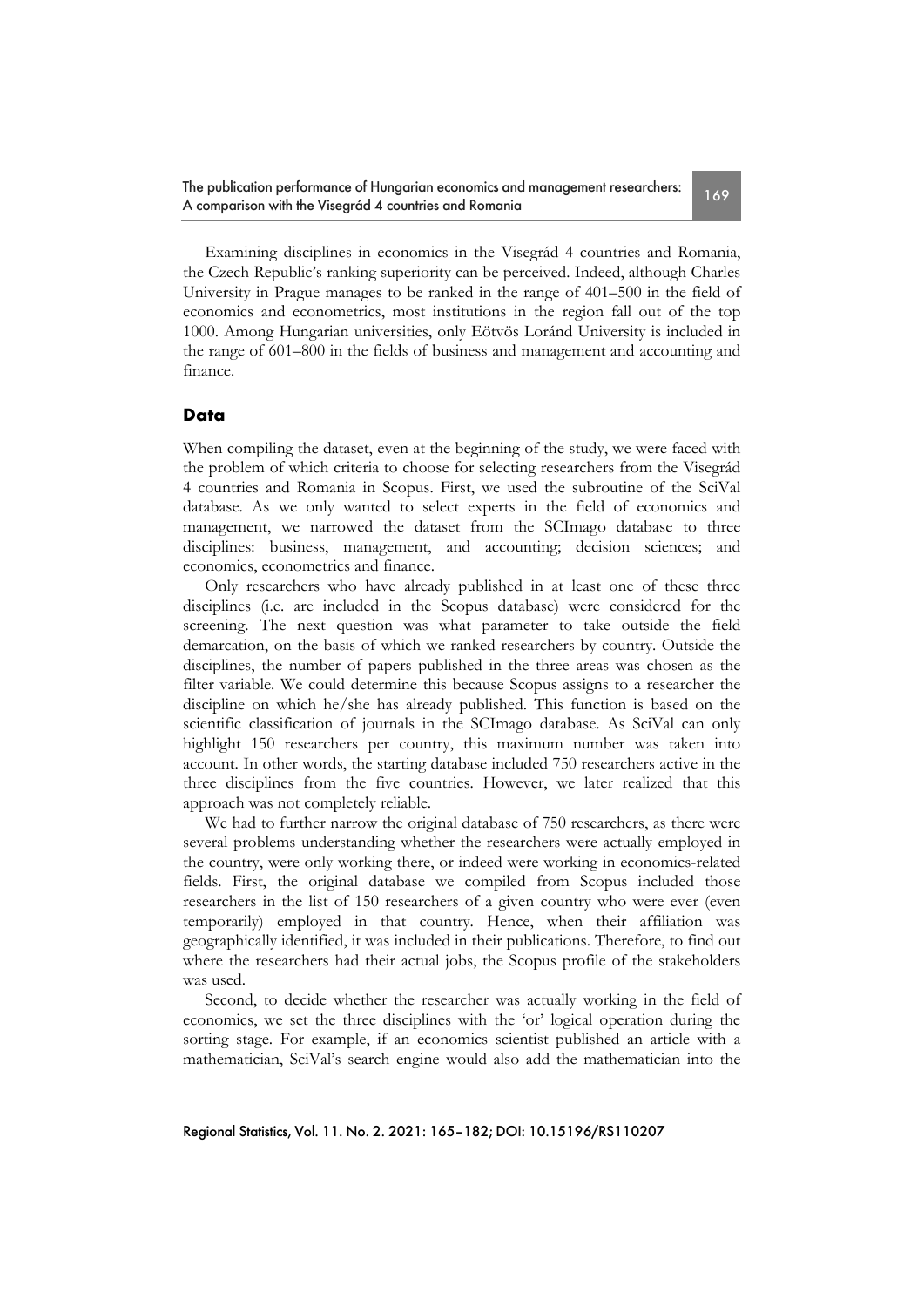database. Therefore, we hypothesized that economics researchers are likely to have published in any of the ranked journals of the three chosen disciplines together with the field of social sciences at least three times. Although we could have taken this as a logical operation, too, it would have narrowed the dataset much further.

In summary, researchers who, according to Scopus, were employed in that country at the time of the survey and have already published papers in the three journals in the four disciplines were included in the final dataset. Therefore, our original dataset of 750 researchers fell to 449 after narrowing, as shown in Table 2.

#### Table 2

|                | Researchers |                 |  |  |  |
|----------------|-------------|-----------------|--|--|--|
| Country        | number      | distribution, % |  |  |  |
| Czech Republic | 108         | 24.1            |  |  |  |
| Hungary        | 71          | 15.8            |  |  |  |
| Poland         | 71          | 15.8            |  |  |  |
| Romania        | 106         | 23.6            |  |  |  |
| Slovakia       | 93          | 20.7            |  |  |  |
| Total          | 449         | 100.0           |  |  |  |

 **Number and distribution of researchers in the dataset, by country, 2019** 

*Source:* own compilation based on the Scopus database.

The distribution in Table 2 shows that the researchers in each country are unevenly included in the dataset. However, this does not affect the validity of our findings from our analyses because there is no need to assume uniformity. Next, we measured performance from Scopus through seven variables freely available on researchers' datasheets. The variables also included publication, reference, and coauthorship indicators. These seven variables are as follows (with abbreviations in parentheses):

- number of co-authors (*C-A*),
- number of publications (*DOC*),
- number of citations (*CIT*),
- the Hirsch index (*H-I*),
- number of publications between 2009 and 2018 (*DOC*09-18),
- number of citations between 2009 and 2018 (*CIT*09-18),
- the Field-Weighted Citation Impact (*FWCI*) indicator.

The first four of these variables contain the scientist's results achieved in his/her entire research career, while the last three take into account the work of the past 10 years at the time of data collection (25 November 2019). Of the variables, only the *FWCI* needs more explanation (the rest, including the Hirsch index, are well known). The *FWCI* shows the degree of citations of a given discipline in the author's publications. If the *FWCI* value is greater than 1, there are more citations to the publication than the average of the given discipline. The calculation algorithm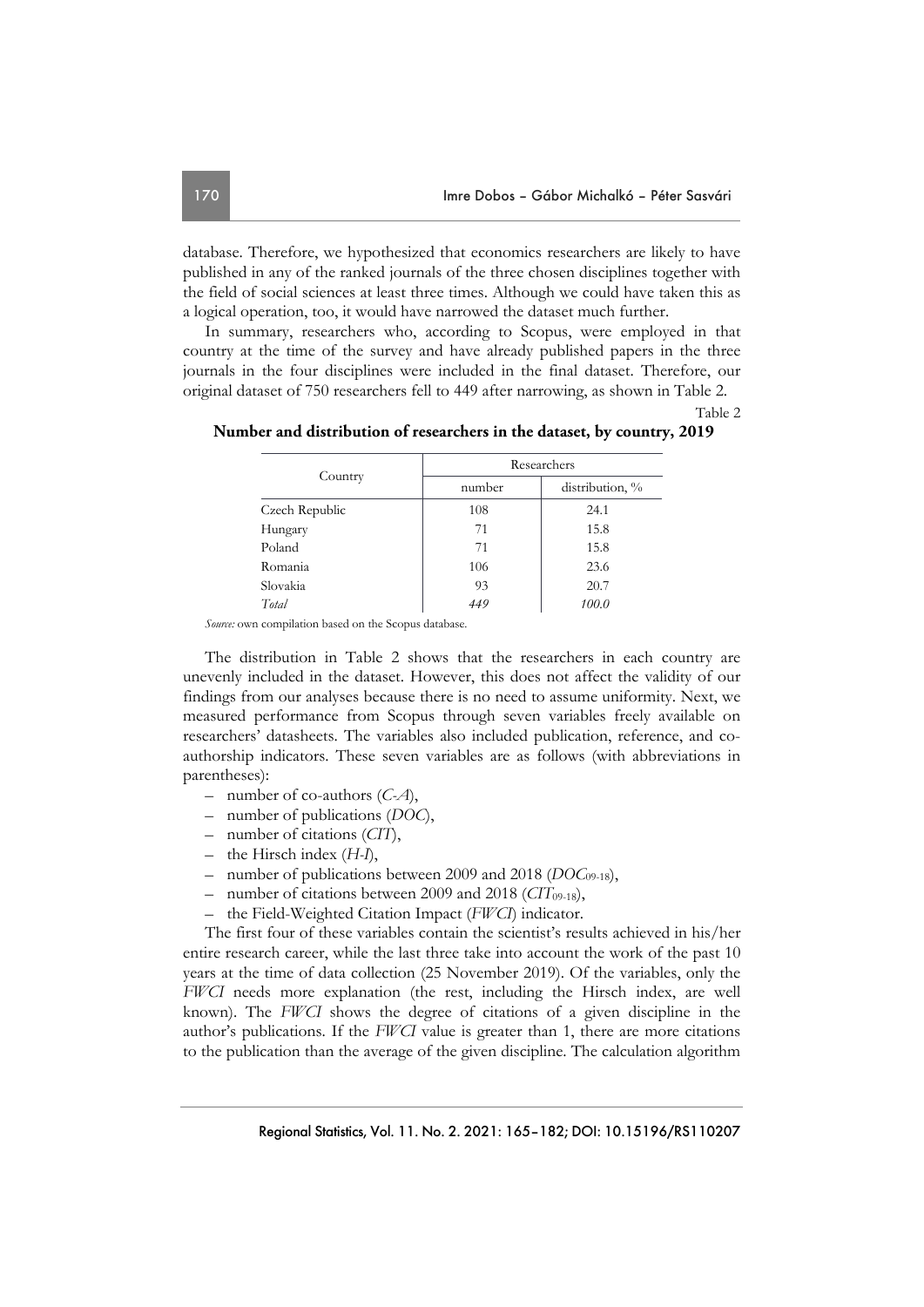The publication performance of Hungarian economics and management researchers: The publication performance of Hungarian economics and management researchers:<br>A comparison with the Visegrád 4 countries and Romania

of the *FWCI* index is openly available from Elsevier (2019). The actual results and calculation schemes can be used freely from Scopus (Purkayastha et al. 2019).

## **Statistical analysis**

Using our 449-item dataset for the seven variables, we performed six analyses to examine the relationships among them. First, we mapped the stochastic relationships among the variables by analysing the correlation matrix. Then, by applying principal component analysis, we reduced the number of variables. In the third analysis, we analysed the multicollinearity between the variables using the variance inflation factor (VIF). In the fourth analysis, the collinear variables filtered using the VIF were estimated by linear regression. The fifth analysis revealed the causal relationships among the variables using partial correlation. Finally, using cluster analysis, we examined the groups into which researchers should be enlisted.

#### Correlation analysis

With the exception of the *FWCI* indicator, the correlation is strong between the selected variables (Table 3). The *FWCI* has a weak linear relationship with the other six variables. The *FWCI* shows only a weak medium correlation with the Hirsch index and number of citations between 2009 and 2018, which is unsurprising since these are also citation variables. There are strong and very strong linear relationships among the other six variables.

| ۹<br>ł<br>٧ |  |
|-------------|--|

| Variable                      | DOC   | СIТ   | H-I   | $DOC09-18$ | $CTT_{09-18}$ | FWCI  |
|-------------------------------|-------|-------|-------|------------|---------------|-------|
| $C-A$                         | 0.833 | 0.720 | 0.624 | 0.821      | 0.750         | 0.208 |
| Significance (two-tailed)     | 0.000 | 0.000 | 0.000 | 0.000      | 0.000         | 0.000 |
| N                             | 449   | 449   | 449   | 449        | 449           | 449   |
| DOC                           |       | 0.905 | 0.697 | 0.917      | 0.861         | 0.108 |
| Significance (two-tailed)     |       | 0.000 | 0.000 | 0.000      | 0.000         | 0.022 |
| N                             |       | 449   | 449   | 449        | 449           | 449   |
| CTT                           |       |       | 0.784 | 0.764      | 0.892         | 0.195 |
| Significance (two-tailed)     |       |       | 0.000 | 0.000      | 0.000         | 0.000 |
| N                             |       |       | 449   | 449        | 449           | 449   |
| H-I                           |       |       |       | 0.635      | 0.813         | 0.437 |
| Significance (two-tailed)     |       |       |       | 0.000      | 0.000         | 0.000 |
| N                             |       |       |       | 449        | 449           | 449   |
| $DOC09-18$                    |       |       |       |            | 0.841         | 0.136 |
| Significance (two-tailed)     |       |       |       |            | 0.000         | 0.004 |
| N                             |       |       |       |            | 449           | 449   |
| $\textit{CTT}_{09\text{-}18}$ |       |       |       |            |               | 0.343 |
| Significance (two-tailed)     |       |       |       |            |               | 0.000 |
| N                             |       |       |       |            |               | 449   |
|                               |       |       |       |            |               |       |

#### **Correlations among the variables**

*Source:* own compilation based on SPSS 20.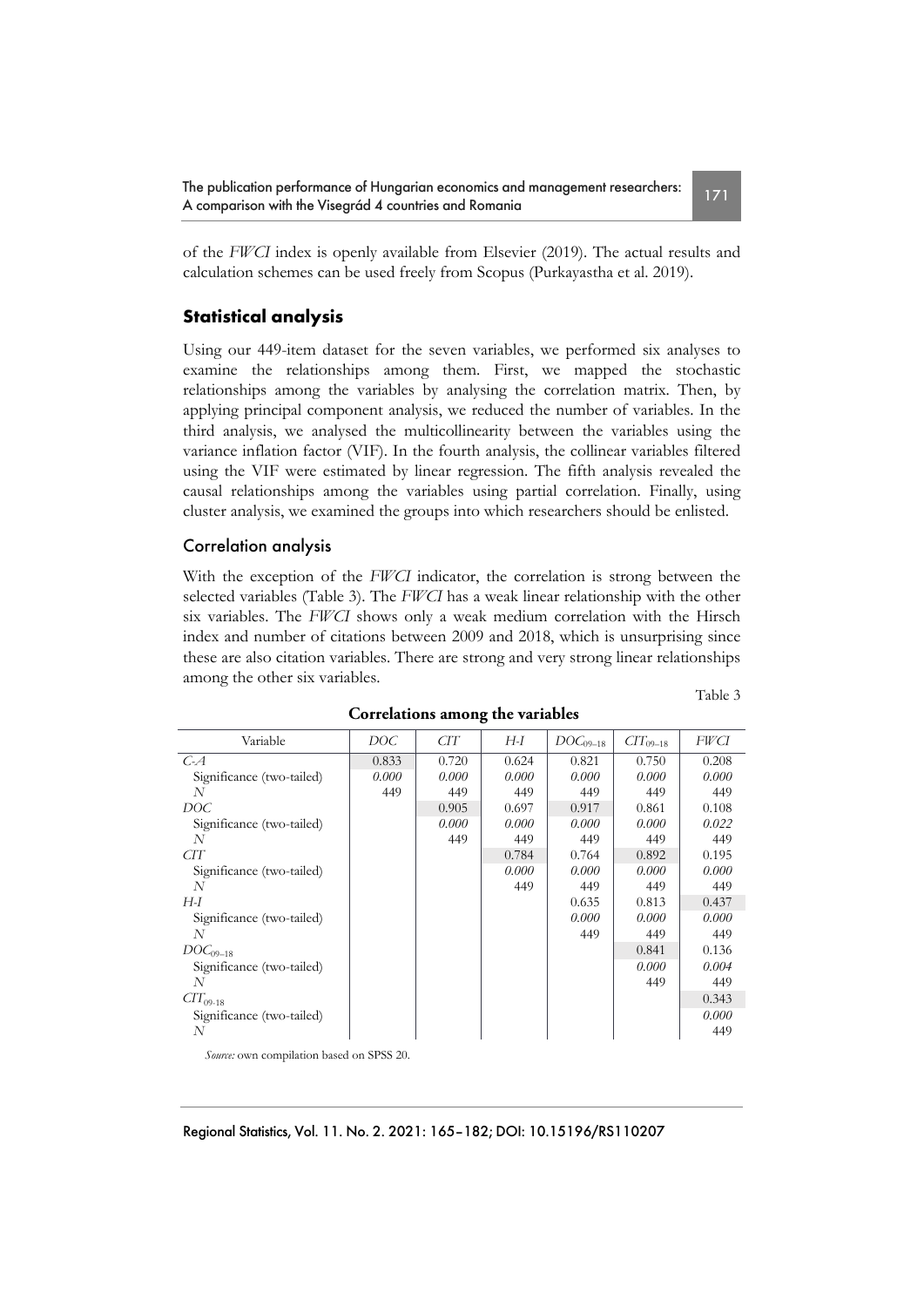Another interesting feature of the correlations is that the Hirsch index shows a relatively strong correlation with all the variables. The correlation matrix suggests that the variables may be divided into two groups. All the correlation coefficients are significant. In Table 3, the correlations among the variables that express temporality in a logical chain are marked in grey. If the researcher first works with co-authors, then his/her work is accepted in a journal, so he/she publishes and then the published research result is cited, which makes the Hirsch index predictable. The same is true for publications between 2009 and 2018. However, the grey shading indicates the correlation between the number of papers and number of publications between 2009 and 2018 as well as their citations.

#### Principal component analysis

In the principal component analysis of the seven variables, two components account for 87.195 percent of the variance (Table 4). Further, the fit of the model according to the Kaiser–Meyer–Olkin test is 0.795, which is considered to be average.

Table 4

| Variable      | Component |       |  |  |  |  |
|---------------|-----------|-------|--|--|--|--|
|               | 1         | 2     |  |  |  |  |
| DOC.          | 0.976     | 0.023 |  |  |  |  |
| $DOC_{09-18}$ | 0.932     | 0.031 |  |  |  |  |
| CTT           | 0.913     | 0.172 |  |  |  |  |
| $CT_{09-18}$  | 0.900     | 0.316 |  |  |  |  |
| $C - A$       | 0.869     | 0.108 |  |  |  |  |
| H-I           | 0.738     | 0.501 |  |  |  |  |
| FWCI          | 0.062     | 0.971 |  |  |  |  |

**Rotated component matrix of the variables, 2019** 

*Note:* The applied methods are principal component analysis and varimax rotation with Kaiser normalization. The numbers in bold indicate values higher than 0.5 in the matrix, which help render the components to the variables.

*Source:* own compilation based on SPSS 20.

Owing to the high correlation coefficients of the seven variables, they are included in one main component. This component explains 68.100 percent of the standard deviation. The second component, which includes the Hirsch index and *FWCI* index, explains 19.095 percent of the standard deviation. Note that the Hirsch index is included in both components. Since the six variables have a high correlation coefficient and are included in one component, high multicollinearity can be expected between them, which is tested next.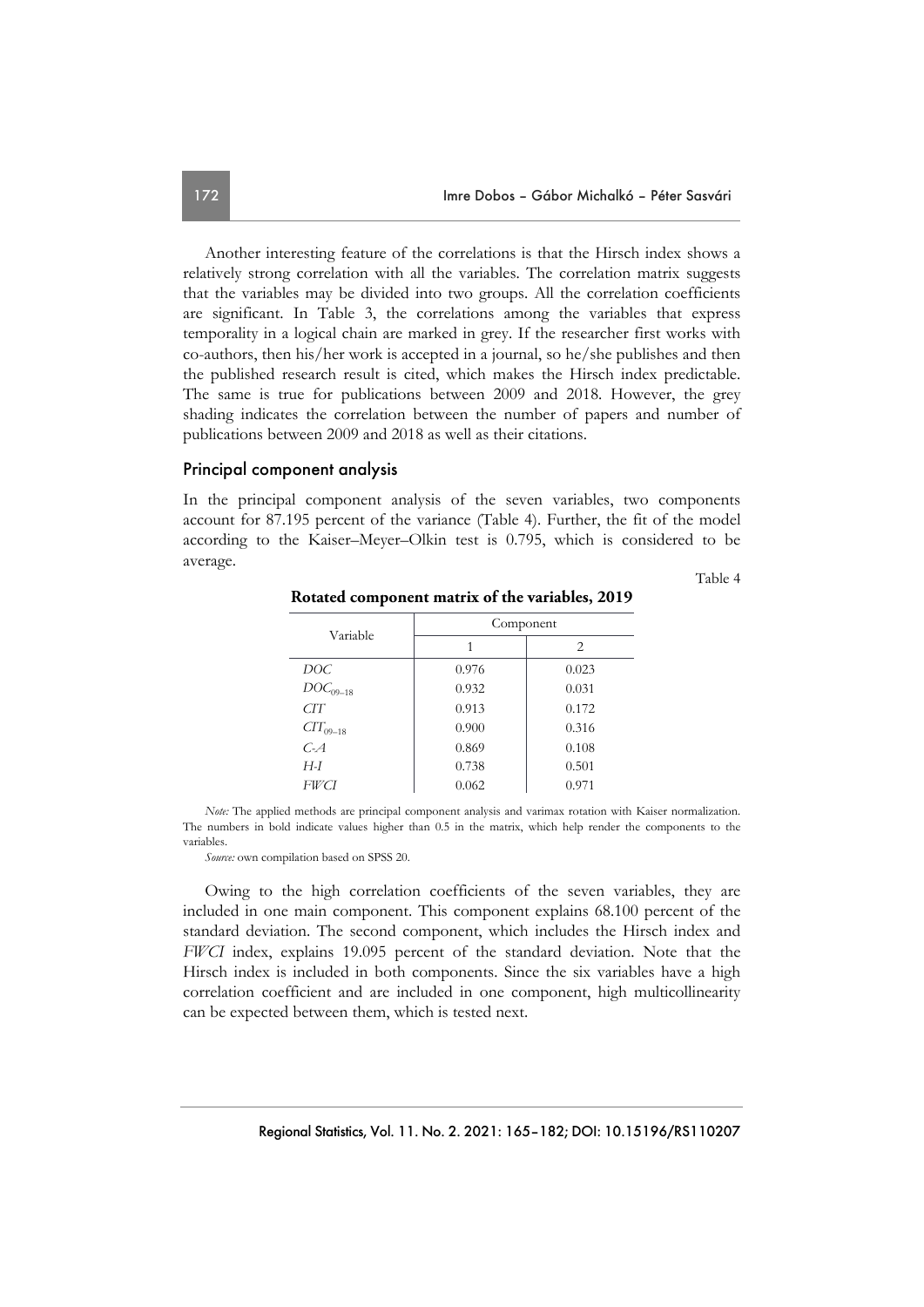### Investigation of multicollinearity

There is no general rule in the literature as to above what threshold variables are considered to be collinear. Although some empirically tested VIF thresholds range from 2.5 to 10, no set of theoretical or logical rules for redundancy filtering has thus far been reliably determined. Therefore, following the recommendations of several studies (Lafi–Kaneene 1992, Liao–Valliant 2012, O'Brien 2007), we chose 5 as the threshold value. A similar analysis is carried out by Vörösmarty and Dobos (2020).

Table 5 shows the sequential filtering of the variables. There is no deterministic algorithm for filtering out collinear variables. As a first step, it is recommended to filter out the variable with the highest VIF value; however, it is also appropriate to use any variable above the threshold. In the next step, researchers should select the element with the highest VIF value or the variable with the largest decrease in its VIF value. In our case, we chose the second option. In the first step, the number of references decreases the most between 2009 and 2018 (by about 45 percent), although the value of this variable and the VIF are not the largest. The first procedure also results in four variables, which are not detailed in the table. The examination of the initial VIF values reveals that the Hirsch index, number of coauthors, and initial value of the *FWCI* are less than 5, that is, below the threshold value. Hence, these variables cannot be included in the collinear variables to be eliminated because of the stepwise decrease of the VIF value. Therefore, the number of publications and number of citations both show linear dependence on the other variables.

| ł<br>٠<br>٧<br>۹ |
|------------------|
|------------------|

| Variable      | Step 0 | Step 1 | Step 2 | Step 3 |
|---------------|--------|--------|--------|--------|
| $C - A$       | 3.730  | 3.371  | 3.275  | 3.270  |
| DOC           | 21.456 |        |        |        |
| CTT           | 13.314 | 6.011  |        |        |
| $H-I$         | 3.645  | 3.632  | 3.292  | 2.187  |
| $DOC_{09-18}$ | 11.211 | 5.390  | 5.349  | 3.457  |
| $CT_{09-18}$  | 10.187 | 9.629  | 6.394  |        |
| FWCI          | 1.556  | 1.526  | 1.339  | 1.296  |

 **VIF values, 2019** 

*Source:* own compilation based on SPSS 20.

### Linear regression estimation of the collinear variables

The filtered three variables are estimated with the remaining four variables. The linear equation of the estimate is as follows:

$$
DOC = -12.960 + 2.309 \cdot H \cdot I + 0.319 \cdot C \cdot A + 1.246 \cdot \text{DOC}_{9-18} - 7.223 \cdot FWCI. \tag{1}
$$

After estimating the number of publications in Scopus with the remaining four variables, the *R2* value rises to 0.866, which is a high value. However, this is a natural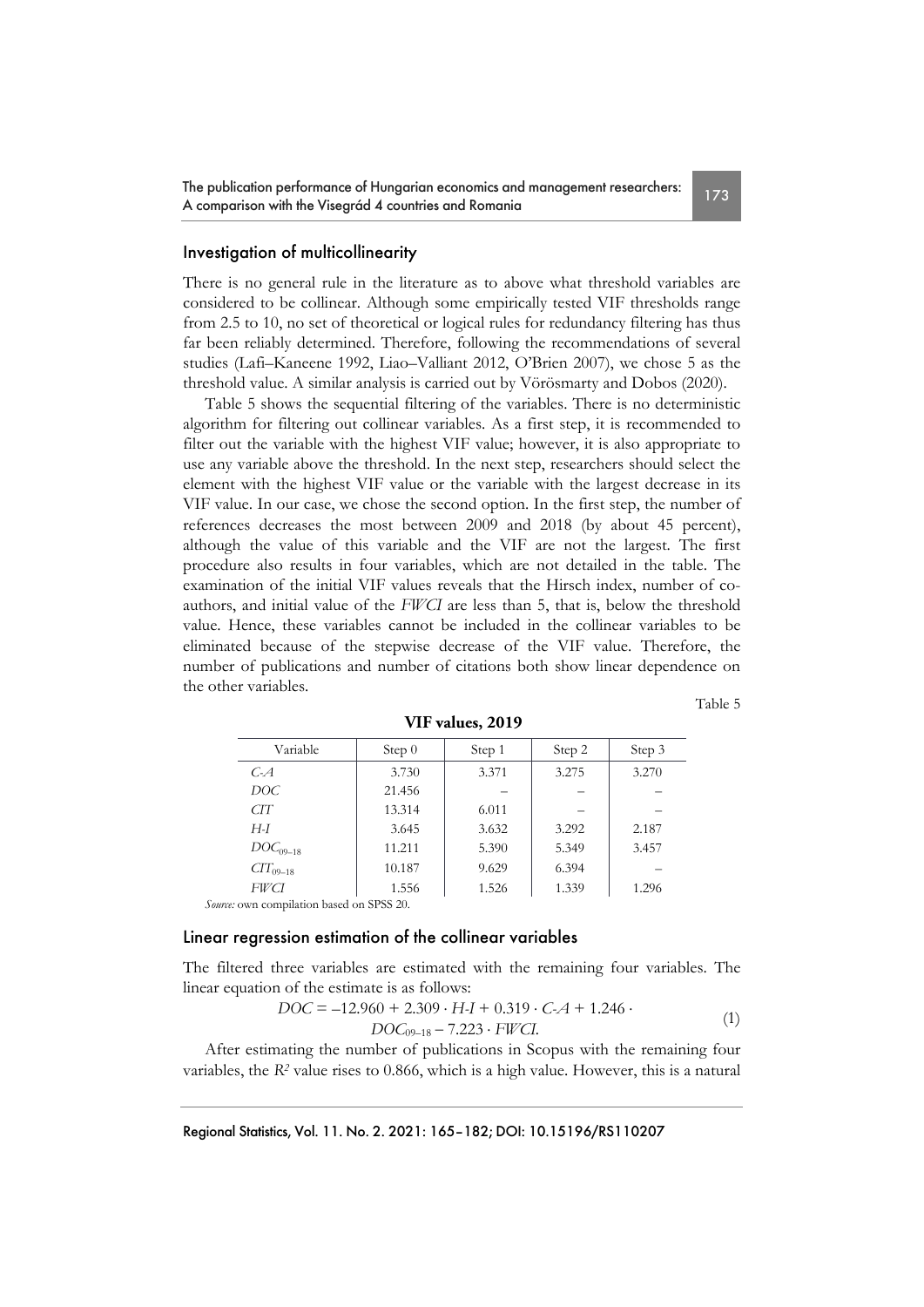consequence of the high VIF value. The equation shows that the Hirsch index and the increase in the number of co-authors rises in the number of papers. The number of papers also co-moves with the number of publications between 2009 and 2018. Equation (1) shows that the explanatory variables are logically positive. However, an increase in the *FWCI* index reduces the number of publications. The estimation of each of the parameters is significant at the 0.000 level, which confirms the explanatory power of the model.

The estimation of all the citations with four variables results in a model in which the *R2* value is 0.749. The estimate of the variable is as follows:

$$
CIT = -586.382 + 86.612 \cdot H - I + 3.447 \cdot C - A + 9.924 \cdot DOC_{09-18} - 110.394 \cdot FWCI.
$$
 (2)

The same finding is made for all citations. The Hirsch index, number of coauthors, and number of publications increase the total number of citations between 2009 and 2018, whereas the *FWCI* index decreases it. The parameters are significant at the 0.000 level, while the coefficient of the number of co-authors is also high and significant at the 0.001 level.

Finally, we estimated the number of citations between 2009 and 2018. The *R2* value is 0.844, which may be considered to be high. The linear equation of our estimate is as follows:

$$
CIT_{09\text{-}18} = -244.272 + 26.108 \cdot H \cdot I + 0.248 \cdot C \cdot A + 6.734 \cdot DOC_{09\text{-}18} + 30.917 \cdot (3)
$$
\n
$$
FWCI.
$$

Hence, a one-unit increase in each variable increases the number of citations between 2009 and 2018. The parameters are significant at the 0.000 level, except for the coefficient of the number of co-authors.

#### Partial correlation analysis

Partial correlation analysis is suitable for filtering out the effect of other variables when determining the correlation between two variables in a linear model. This can also be interpreted by mapping the causal relationship between these two variables. Table 6 shows the partial correlations used to describe the causal relationships. There are three types of causal relationships in the literature (Pearl 2009), namely, temporal, relationship, and non-spurious. We used temporal causality. The logical time series of the causal relationship  $C-A \rightarrow DOC \rightarrow CIT \rightarrow H-I$  was generated, which matches the  $DOC_{9-18} \rightarrow CIT_{9-18} \rightarrow FWCI$  temporality between 2009 and 2018.  $DOC \rightarrow DOC_{09-18}$  and  $CIT \rightarrow CIT_{09-18}$  can even be added as temporal relations. Indeed, temporal causality can also be illustrated with a cause-and-effect directed graph (Figure 1). In Table 6, these logical effects are marked in grey.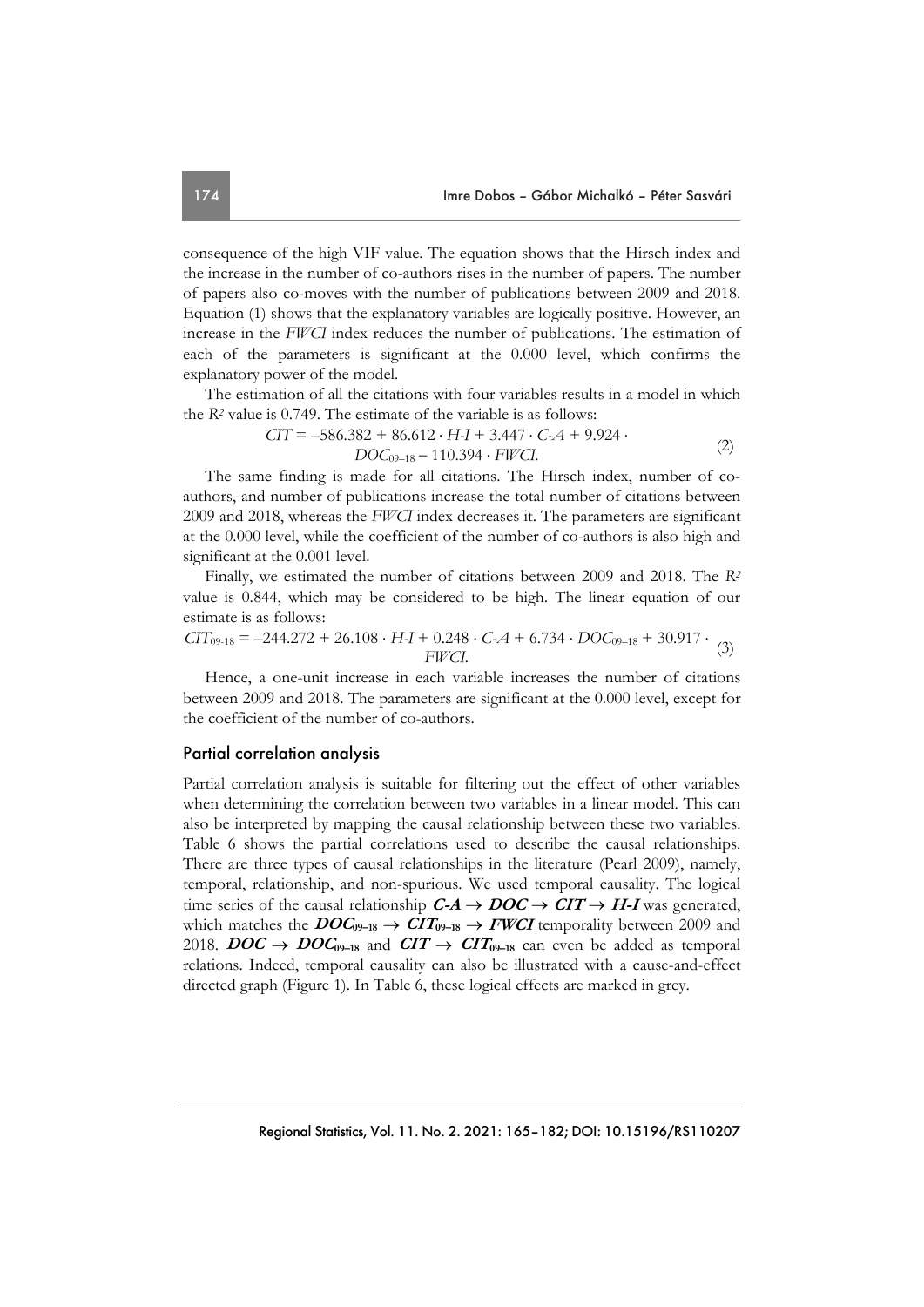The publication performance of Hungarian economics and management researchers: The publication performance of Hungarian economics and management researchers:<br>A comparison with the Visegrád 4 countries and Romania

 **Partial correlations, 2019** 

### Table 6

| Variable                  | DOC   | CIT      | H-I      |               |               | <i><b>FWCI</b></i> |
|---------------------------|-------|----------|----------|---------------|---------------|--------------------|
|                           |       |          |          | $DOC_{09-18}$ | $CTT_{09-18}$ |                    |
| $C-A$                     | 0.310 | $-0.122$ | 0.079    | 0.138         | 0.010         | 0.156              |
| Significance (two-tailed) | 0.000 | 0.010    | 0.098    | 0.004         | 0.836         | 0.001              |
| N                         | 442   | 442      | 442      | 442           | 442           | 442                |
| DOC                       |       | 0.741    | $-0.059$ | 0.721         | $-0.234$      | $-0.138$           |
| Significance (two-tailed) |       | 0.000    | 0.213    | 0.000         | 0.000         | 0.004              |
| N                         |       | 442      | 442      | 442           | 442           | 442                |
| CIT                       |       |          | $-0.249$ | $-0.575$      | 0.552         | $-0.134$           |
| Significance (two-tailed) |       |          | 0.000    | 0.000         | 0.000         | 0.006              |
| N                         |       |          | 442      | 442           | 442           | 442                |
| $H-I$                     |       |          |          | $-0.024$      | 0.250         | 0.314              |
| Significance (two-tailed) |       |          |          | 0.612         | 0.000         | 0.000              |
| N                         |       |          |          | 442           | 442           | 442                |
| $DOC_{09-18}$             |       |          |          |               | 0.528         | $-0.090$           |
| Significance (two-tailed) |       |          |          |               | 0.000         | 0.059              |
| N                         |       |          |          |               | 442           | 442                |
| $CTT_{09-18}$             |       |          |          |               |               | 0.295              |
| Significance (two-tailed) |       |          |          |               |               | 0.000              |
| N                         |       |          |          |               |               | 442                |

*Note:* Cells with a grey background show partial correlations. The p-values are 0.000 for the correlations higher than 0.3 in absolute value. The p-value of the variables having partial correlations lower than 0.3 in absolute value is higher than 0.004.

 *Source:* own compilation based on SPSS 20.

### Figure 1



*Note:* Correlations between 0.55 and 0.75 are shown in black, while correlations between 0.25 and 0.40 are shown in grey.

*Source:* own compilation based on SPSS 20.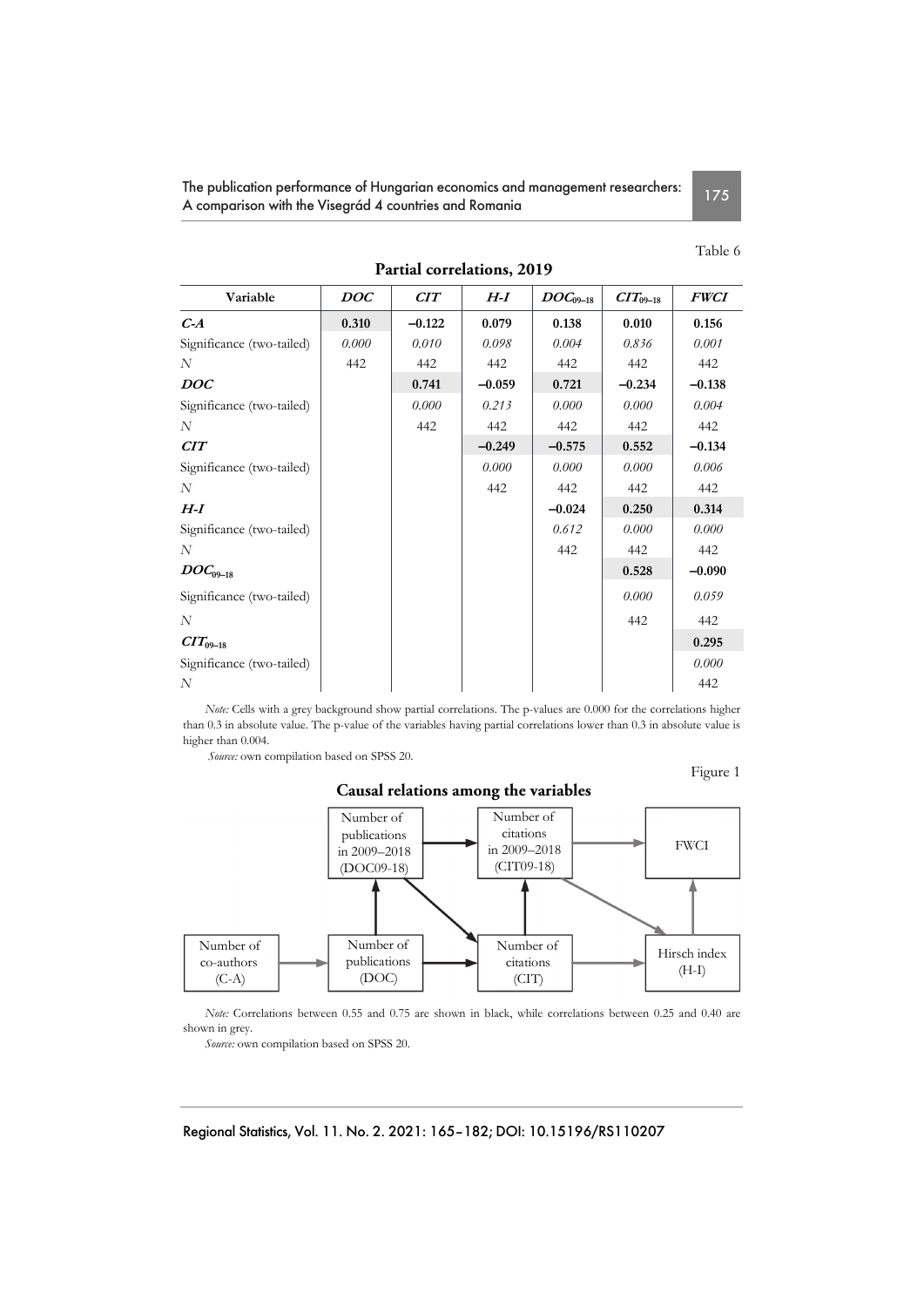When exploring causal relationships, we consider partial correlation values above 0.25 in absolute value. There are five values between 0.50 and 0.75 and another five between 0.25 and 0.35. Figure 1 shows the causal relationships among the variables, highlighting that the block of citations including all citations, citations from the past 10 years, the Hirsch index, and the *FWCI* index depend on the number of publications, the number of citations between 2009 and 2018, and the number of co-authors. This finding suggests that the number of publications is strongly correlated with changes in the number of citations. At the same time, the number of co-authors is positively related to publication indicators (i.e. number of publications and number of publications between 2009 and 2018). The following system of causality can therefore be described: an increase in the number of co-authors increases the number of publications, whereas the number of publications can increase the number of citations together with the Hirsch index. This logical chain can also be interpreted as that several publications can mean several co-authors, which means that the system of relations cannot be illustrated with a directed graph.

Partial correlation analysis alone is insufficient to prove a causal relation. In addition, examining precedence would require a dynamic study or for the causal relationships among the variables to have been proven (e.g., by excluding inversion). However, such analyses are outside the scope of the present study.

### **Grouping researchers with cluster analysis**

We also clustered the researchers in the database into groups despite there being a high concentration of researchers in the database (i.e. the data on most researchers were similar). Table 7 summarizes the results. The number of clusters (13) was found to be relatively high, but even less of our dataset could be divided into interpretable clusters or groups. In eight of the 13 groups, the number of items was four or less. However, about 81 percent of the dataset was not further decomposed by the algorithm because many researchers stood out from the crowd in some way based on the seven variables. Indeed, better performing researchers were usually divided into different groups by the cluster analysis. This result was evenly distributed across the countries. A better solution could not be found by choosing a different grouping technique or distance definition. This led us to try to group researchers using a ranking procedure.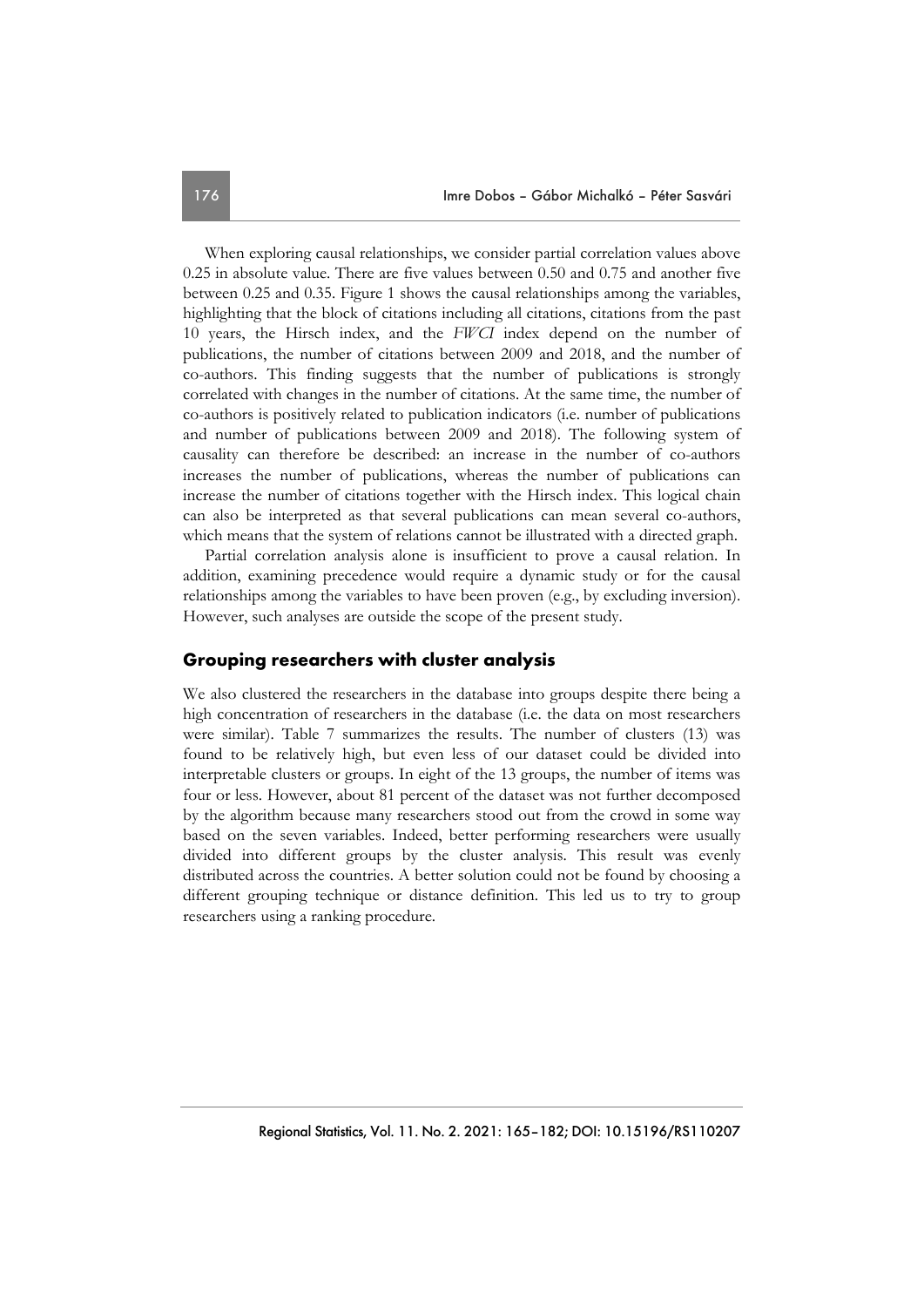The publication performance of Hungarian economics and management researchers: The poblication performance of Hongarian economics and management researchers.<br>A comparison with the Visegrád 4 countries and Romania

Table 7

|             |                 | ◢                                 |
|-------------|-----------------|-----------------------------------|
| Cluster     | Number of units | Cumulative percentage of units, % |
|             | 4               | 0.9                               |
| 2           |                 | 1.6                               |
| 3           | 4               | 0.9                               |
| 4           |                 | 0.9                               |
| 5           | 362             | 80.6                              |
| 6           | 42              | 9.4                               |
|             |                 | 0.2                               |
| 8           | 18              | $4.0\,$                           |
| $\mathbf 9$ |                 | 0.2                               |
| 10          | 3               | 0.7                               |
| 11          |                 | 0.2                               |
| 12          |                 | 0.2                               |
| 13          |                 | 0.2                               |
| Total       | 449             | 100.0                             |

 **Results of the cluster analysis, 2019** 

#### *Source:* own compilation based on SPSS 20.

### **Ranking of researchers using TOPSIS**

A number of ranking techniques are used in decision theory, including analytic hierarchy process (AHP), data envelopment analysis (DEA), and elimination and choice reflecting reality (elimination and choix traduisant la realité – ELECTRE). Among the available methods, we ranked researchers from the five countries using technique for order of preference by similarity to ideal solution (TOPSIS). This procedure is not widespread in Hungarian scientific publications (Gyarmati 2016, Kovács–Kő 2018). We chose TOPSIS because, like AHP, it allows the weights of aspects to be stopped objectively from the dataset, meaning that experts are not needed to determine the weights ex ante. In addition, the simplicity and geometric intelligence of the method help laypeople illustrate its applicability.

The basic feature of TOPSIS is that the available dataset can be normalized based on the variables using, for example, the Euclidean distance and the transformation of the data to the interval [0,1]. The normalized data are then weighted using the TOPSIS method in a subjective and an objective manner. In the case of subjective weighting, the weights of the aspects can be determined in advance (i.e. they are given). In the case of objective weighting, we start from the statistical properties of the dataset. Two methods are known for this: entropy (Zou et al. 2006) and the CRITIC criteria through intercriteria correlation (CRITIC) method (Diakoulaki et al. 1995). TOPSIS performs further calculations on the weighted normalized data matrix. First, it determines the ideal and negative ideal, that is, the preferred and rejected values for each aspect. In the next step, we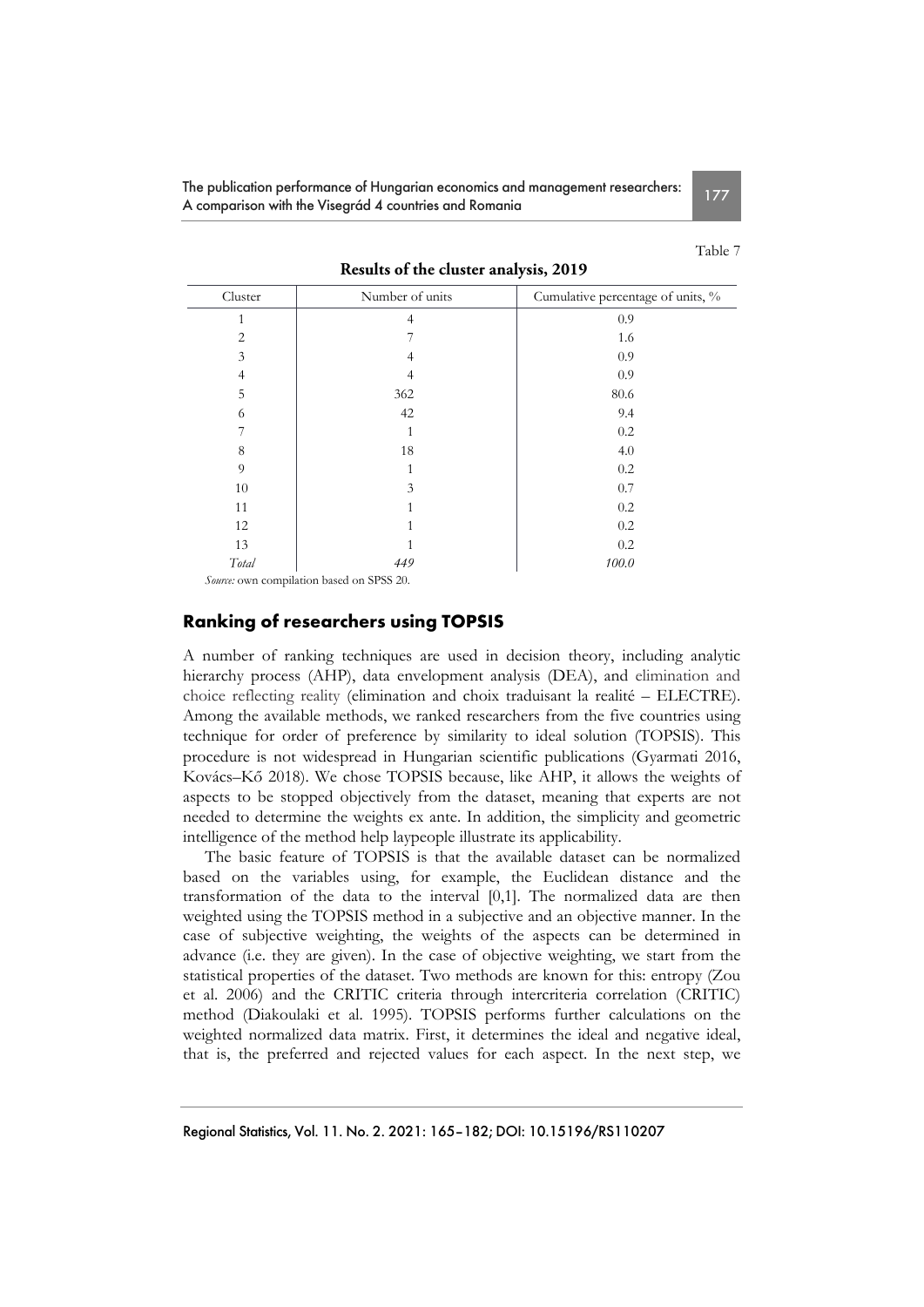determine the distance from the ideal and negative ideal points for each observation unit (i.e. a researcher in our case). A quotient between 0 and 1 is then formed and the distance from the ideal point is proportional to the sum of the distances from the two preferred points. This value is 1 if the subject of observation (researcher) is preferred in everything and 0 if the observation is rejected in everything. The geometric approach aims to examine the distance from the two privileged points in the normalized space of the variables. This geometric is based on a well-known triangular inequality.

We used the transformation of the variables to the interval [0.1] in the normalization phase, while the entropy-based method was used to determine the weights. The variables taken from Scopus were supplemented with the number of citations per publication and the number of co-authors per publication (both total publications and publications between 2009 and 2018). Thus, each researcher was evaluated according to 10 criteria. The 449 observations or researchers were ranked using the TOPSIS method to shed light on how Hungarian economists perform compared with those in the Visegrád 4 countries and Romania. Hence, the 449 researchers were divided into ninths.

Table 8

Table 9

|                                                             | Ninth    |         |          |          |          |                |          |                |                | Total |
|-------------------------------------------------------------|----------|---------|----------|----------|----------|----------------|----------|----------------|----------------|-------|
| Country                                                     | ı.       | 2.      | 3.       | 4.       | 5.       | $\mathbf{0}$ . | 7.       | 8.             | 9.             |       |
| Czech Republic                                              | 19       | 8       | 11       | 13       | 16       | 13             | $\Omega$ | 13             | $\mathfrak{h}$ | 108   |
| Hungary                                                     | $\Omega$ | 15      | 8        | O        | ⇁        | O              | 5        | $\mathfrak{h}$ | $\Omega$       | 71    |
| Poland                                                      | 16       | 16      | $\Omega$ | $\Omega$ | $\Omega$ | 4              | 5        | ↑              |                | 71    |
| Romania                                                     | 2        | $\circ$ | 11       | O        | 10       | 14             | 21       | 19             | 14             | 106   |
| Slovakia                                                    | 4        | 5       | 11       | 13       | 8        | 13             | 10       | 10             | 19             | 93    |
| Sum                                                         | 50       | 50      | 50       | 50       | 50       | 50             | 50       | 50             | 49             | 449   |
| Commodated as a method of the formula of the Commodated and |          |         |          |          |          |                |          |                |                |       |

 **Distribution of researchers by country, 2019** 

*Source:* own compilation based on the Scopus database.

The results in Table 8 show that in the first ninth researchers from the Czech Republic and Poland have higher proportions, followed by Hungary, while researchers from Romania and Slovakia lag far behind. The same may be said for the second ninth, with the exception of the Czech Republic.

 **Proportion of researchers by country, 2019** 

|                | Ninth |      |      |      |      |      |      |      |      | Total |
|----------------|-------|------|------|------|------|------|------|------|------|-------|
| Country        | 1.    |      | 3.   | 4.   | 5.   | 6.   |      | 8.   | 9.   |       |
| Czech Republic | 17.6  | 7.4  | 10.2 | 12.0 | 14.8 | 12.0 | 8.3  | 12.0 | 5.6  | 100.0 |
| Hungary        | 12.7  | 21.1 | 11.3 | 8.5  | 9.9  | 8.5  | 7.0  | 8.5  | 12.7 | 100.0 |
| Poland         | 22.5  | 22.5 | 12.7 | 12.7 | 12.7 | 5.6  | 7.0  | 2.8  | 1.4  | 100.0 |
| Romania        | 1.9   | 5.7  | 10.4 | 8.5  | 9.4  | 13.2 | 19.8 | 17.9 | 13.2 | 100.0 |
| Slovakia       | 4.3   | 5.4  | 11.8 | 14.0 | 8.6  | 14.0 | 10.8 | 10.8 | 20.4 | 100.0 |
|                |       |      |      |      |      |      |      |      |      |       |

*Note:* The highest proportion of researchers from a country in each ninth is highlighted in bold. *Source:* own compilation based on the Scopus database.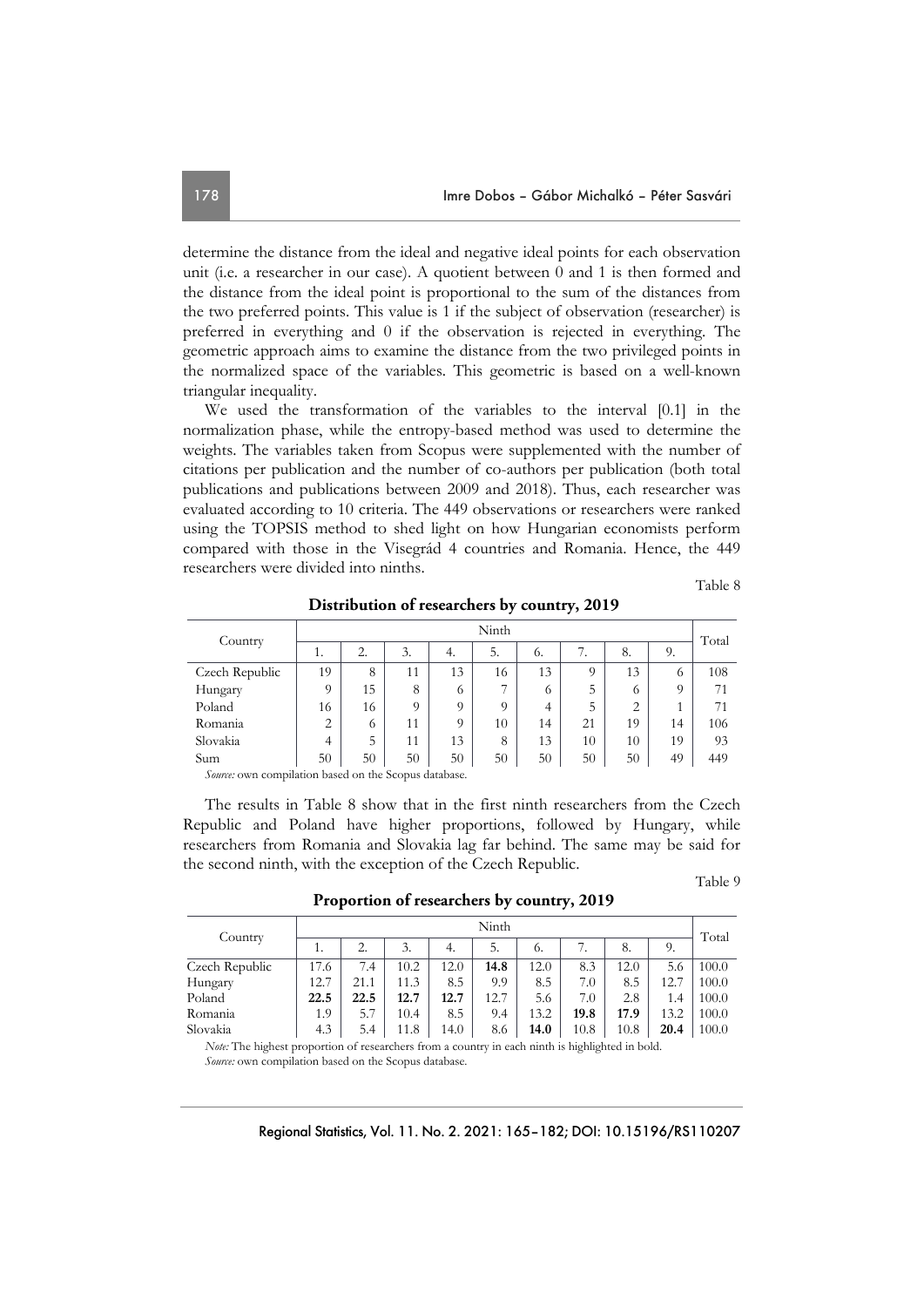Table 9 shows the proportion of researchers by country. Polish researchers have the highest proportion in the first ninth, followed by the Czech Republic and Hungary. At the same time in the second ninth Hungary closely follows Poland. The last four ninths are dominated by Romanian and Slovakian researchers.

Finally, we examine how the distribution of each ninth changes by country. Figure 2 shows that Polish researchers perform the best followed by Hungary, which has the best performance to the fifth ninth, except for the first where Poland is followed by the Czech Republic.



**Cumulated ninths by country, 2019** 

| Country        | <b>BMA</b> | DS | EEF | SS  | Total |
|----------------|------------|----|-----|-----|-------|
| Czech Republic |            |    | 10  | 54  | 69    |
| Hungary        |            |    |     | 31  | 41    |
| Poland         | $\Omega$   |    |     | 62  | 80    |
| Romania        |            |    |     | 57  | 71    |
| Slovakia       |            |    |     | 17  | 22    |
| Total          | 22         | 8  | 32  | 221 | 283   |

**Number of country for each journal by subject area, 2019** 

*Note:* BMA (business, management, and accounting), DS (decision sciences), and EEF (economics, econometrics, and finance), and SS (social sciences).

*Source:* own compilation based on the SCImago database.

Table 10 shows how many Scopus journals each country has in the four disciplines. Behind Poland (80 titles), Romania (71), and the Czech Republic (69), 41 journals in Hungary are included in SCImago. This suggests that Hungarian researchers in the field of economics have fewer opportunities to publish in

Figure 2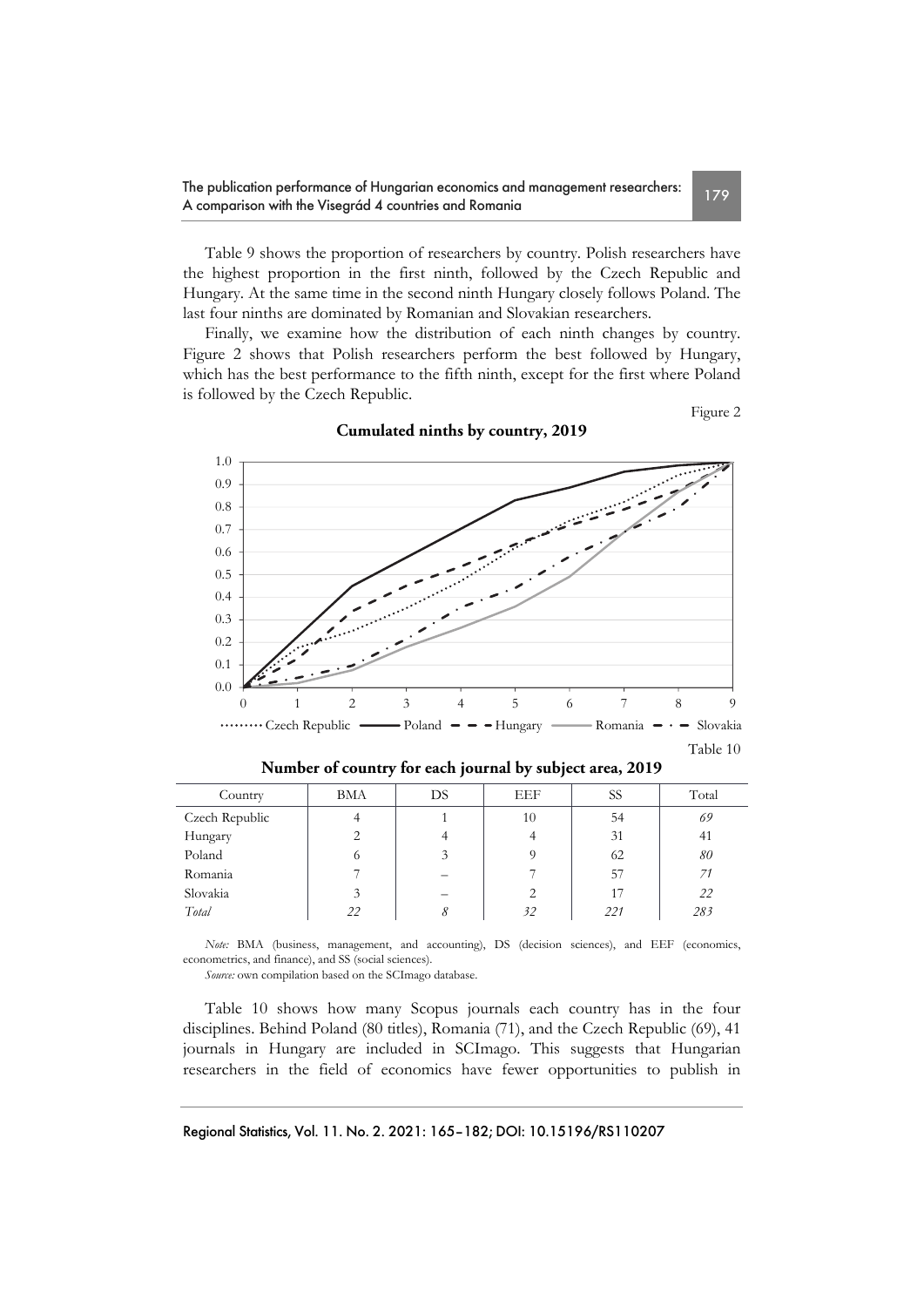English-language journals in Hungary. Czech and Polish researchers strive for research excellence, even though the 'second line' does not perform well in their case. Here, the 'second' and 'third' lines refer to researchers located in the higher ninths. Research sites in Hungary should strive to improve the performance of researchers in the 'second' and 'third' lines to catch up with the 'first' line.

### **Conclusion**

Higher education institutions in the Visegrád 4 countries and Romania are not in the international vanguard; indeed, they rarely even reach the middle section of institutions and are usually placed in the lower third in economics and management. This shortcoming can be explained by the fact that R&D expenditure as a proportion of GDP in these countries is below the EU average as well as by the publication performance being further away from the world standard. Expenditure on science increases the production of research results that are regularly published in prestigious journals; however, a change in attitudes and culture within the academic community is also an essential factor. The wealth of opportunities encouraging international student migration is having a draining effect on the gifted and committed supply of future scientists, and if they do not stay in or return to the region, there is no chance of catching up. The scientific elite committed to economics research in Central and Eastern Europe has a clearly observable publishing strategy: among other things, they focus on increasing their number of publications, while intensively seeking to publish their findings in a form of coauthorship, wishing to expand the volume of citations on the basis of these factors, which also have a positive effect on their Hirsch index. Based on publication performance, typical groups do not emerge in relation to the leading economics researchers in the Visegrád 4 countries and Romania. They, do form however a relatively homogeneous group when the characteristics of the publication of their results are examined. In the rankings of researchers compiled on the basis of their performance expressed in numbers, Polish and Czech economics researchers are at the forefront, their Hungarian colleagues have a solid position in second place, and their Slovak and Romanian peers lag behind.

As for future research avenues related to the survey methodology, calculating the population of each country would be worthwhile, as the number of higher education institutions is likely to be related to the population (e.g. GDP and number of university and college students). In the future, the quantitative indicators extracted from the Scopus database could also be qualitatively weighted to consider the quality of a publication or citation (Csomós 2017).

In summary, we do not know the extent of the challenge of making higher education in the Visegrád 4 countries and Romania catch up with the international vanguard and what sacrifices must be made by delaying the provision of resources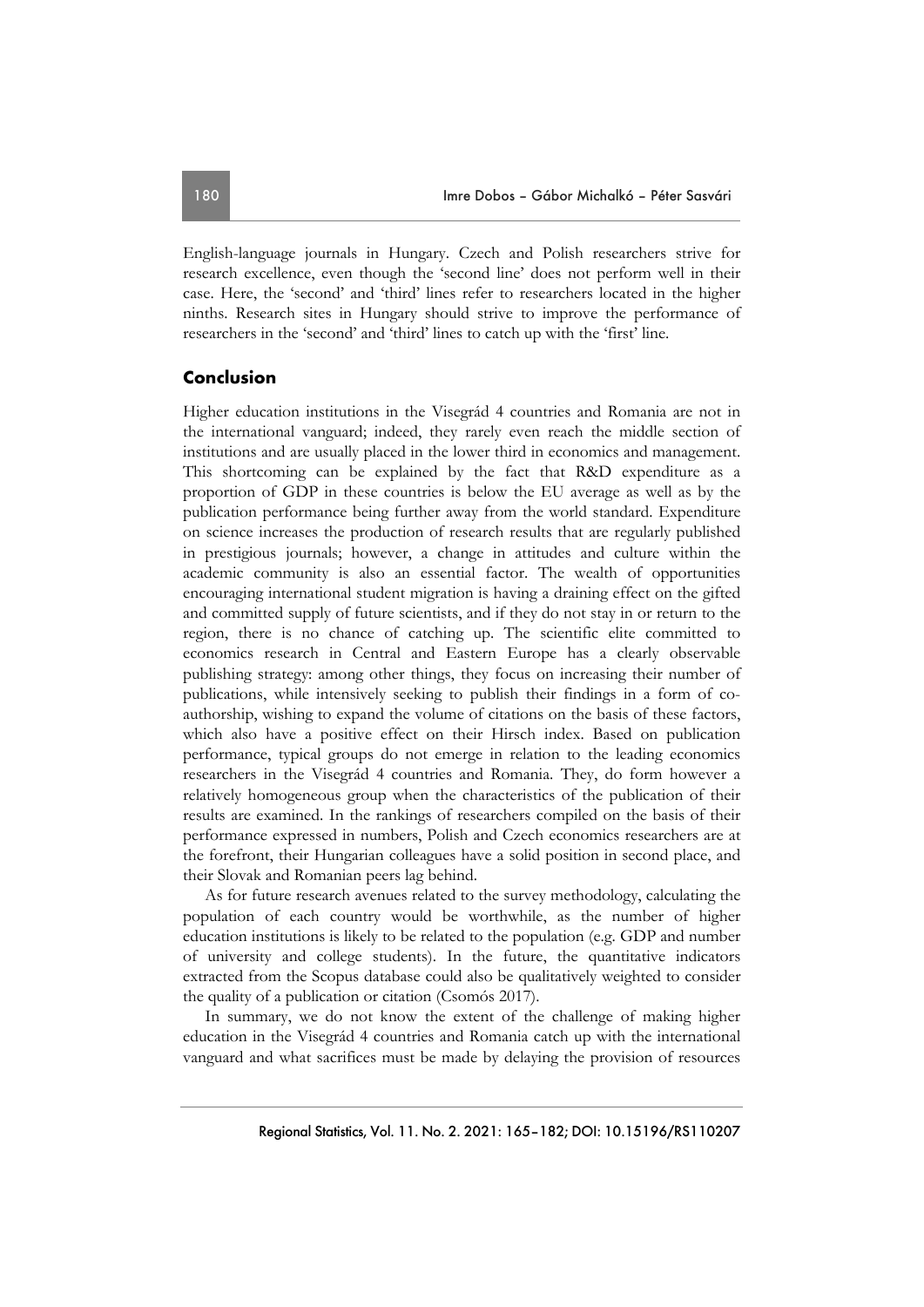The publication performance of Hungarian economics and management researchers: The publication performance or Hungarian economics and management researchers:<br>A comparison with the Visegrád 4 countries and Romania

and dismantling structures impeding competitiveness. Nonetheless, our study has shown that economics researchers could move to a higher level in order to achieve this goal.

### **REFERENCES**

- CSOMÓS, GY. (2017): Visualising cities' international scientific collaboration: a spatial scientometric approach based on Scopus data *Regional Statistics* 7 (1): 225–228. https://doi.org/10.15196/RS0712
- DIAKOULAKI, D.–MAVROTAS, G.–PAPAYANNAKIS, L. (1995): Determining objective weights in multiple criteria problems: The critic method *Computers & Operations Research* 22 *(*7): 763–770. http://dx.doi.org/10.1016/0305-0548(94)00059-H
- DIMA, M.–BEGU, L.–VASILESCU, D.–MAASSEN, A. (2018): The relationship between the knowledge economy and global competitiveness in the European Union *Sustainability* 10 (1706): 1–15. https://doi.org/10.3390/su10061706
- EGRI, Z.–TÁNCOS, T. (2018): The spatial peculiarities of economic and social convergence in Central and Eastern Europe *Regional Statistics* 8 (1): 49–77. https://doi.org/10.15196/RS080108
- ELSEVIER (2019): *Research metrics guidebook.* Available from: https://www.elsevier.com/research-intelligence/resource-library/researchmetrics-guidebook.
- GYARMATI, J. (2016): Többszempontú csoportos döntési probléma megoldása TOPSIS módszerrel *Hadmérnök* 11 (3): 243–251. http://hadmernok.hu/163\_19\_gyarmati.pdf
- HRUBOS, I. (2019): Az Európai Felsőoktatási Térség létrehozása mint az Európai Unió felsőoktatás-politikájának központi eleme. *Educatio* 28 (1): 75–90. https://doi.org/10.1556/2063.28.2019.1.6
- KOCZISZKY, GY. (2018): The impact of the 2008 financial crisis on household income and wealth in Visegrad countries *Regional Statistics* 8 (1): 141–167. https://doi.org/10.15196/rs080102.
- KOVÁCS, T.–KŐ, A. (2018): Termelési hálózatok gyárainak összesített teljesítménymérése többváltozós döntési modellek alkalmazásával *Vezetéstudomány* 49 (4): 32–43. https://doi.org/10.14267/VEZTUD.2018.04.04
- LAFI, S.–KANEENE, J. (1992): An explanation of the use of principal-components analysis to detect and correct for multicollinearity *Preventive Veterinary Medicine* 13 (4): 261–275. https://doi.org/10.1016/0167-5877(92)90041-D
- LAMPERTNÉ AKÓCSI, I. (2010): A humán tőke versenyképessége a visegrádi országcsoport régióiban *Területi Statisztika* 13 (6): 659–673.
- LIAO, D.–VALLIANT, R. (2012): Variance inflation factors in the analysis of complex survey data *Survey Methodology* 38 (1): 53–62.
- MEZŐ, F. (2001): Közép-Európa fogalmi változása térben és időben *Tér és Társadalom* 15 (3–4): 81–102. https://doi.org/10.17649/TET.15.3-4.822
- MILLOT, B. (2015): International rankings: Universities vs. higher education systems *International Journal of Educational Development* 40 (January): 156–165. https://doi.org/10.1016/j.ijedudev.2014.10.004